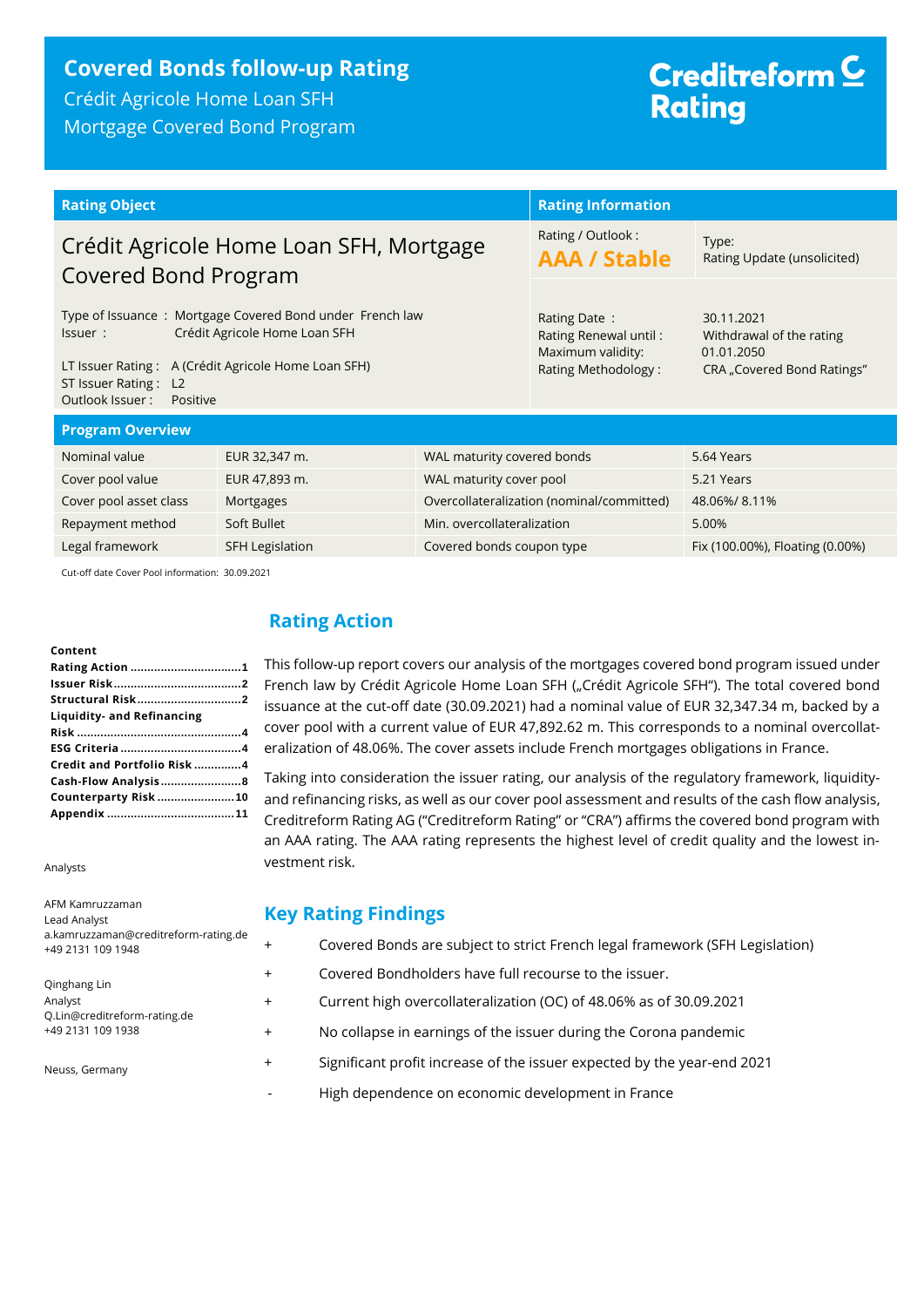Table1: Overview results

| <b>Risk Factor</b>               | <b>Result</b>               |
|----------------------------------|-----------------------------|
| <b>Issuer rating</b>             | A (rating as of 12.11.2021) |
| + Legal and regulatory framework | +4 Notches                  |
| + Liquidity and refinancing risk | +1 Notch                    |
| = Rating after $1st$ uplift      | AAA                         |
| Cover pool & cash flow analysis  | <b>AAA</b>                  |
| + $2^{nd}$ rating uplift         | +3 Notches                  |
| = Rating covered bond program    | <b>AAA</b>                  |

### <span id="page-1-0"></span>**Issuer Risk**

#### **Issuer**

Our rating of Crédit Agricole Home Loan SFH covered bond program is reflected by our issuer rating opinion of Crédit Agricole S.A. Creditreform Rating affirmed the unsolicited long-term issuer rating of Crédit Agricole S.A. at A in a rating update dated 12.11.2021. However, CRA raised the outlook from negative to positive. The raise of the outlook and the affirmation of the Credit rating were a result of the only minor impact of the Corona crisis on Crédit Agricole's performance. In addition, CRA expects a higher net profit in 2021 and a growth in customer base. Moreover, Crédit Agricole benefits from its cooperative structure and the solidarity mechanisms with the 39 regional banks in France. For a more detailed overview of the issuer rating, please refer to the issuer rating report published on the webpage of Creditreform Rating AG.

## <span id="page-1-1"></span>**Structural Risk**

#### **Transaction structure**

Figure1: Overview of Covered Bond emission | Source: CRA

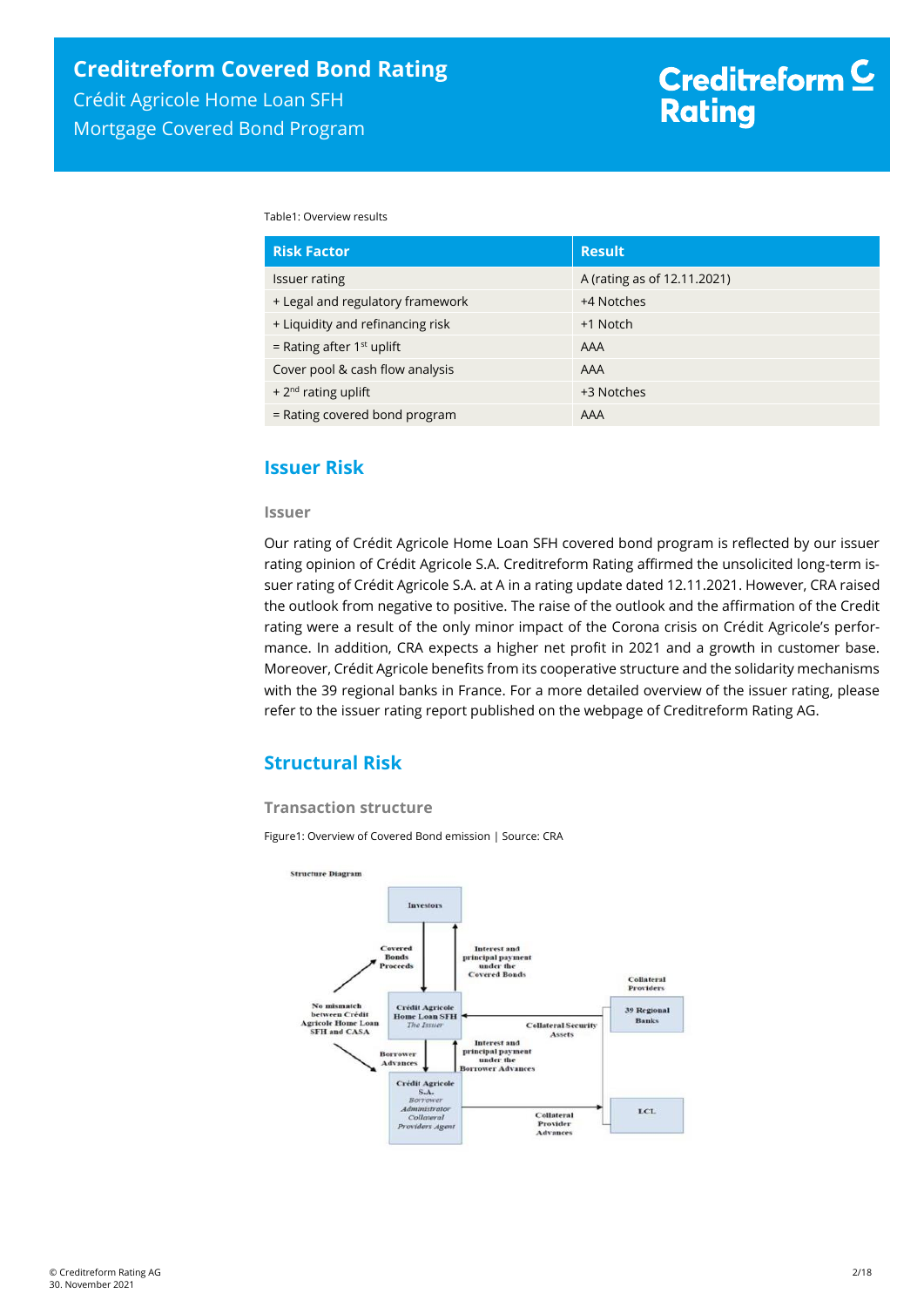#### **Legal and Regulatory Framework**

In France, there exist three different types of covered bonds – 'Obligations Foncières' (OF), 'Caisse de Refinancement de l'habitat' (CRH) and 'Obligations de Financement de l'habitat' (OH) – governed by different legal frameworks.

However, the European Commission on November 2019 adopted the legislative package to provide for enhanced harmonisation of the EU covered bond market. Each of the Member States should implement the Covered Bond Directive (CBD) by 8 July 2021 and the national measures shall be applied at the latest from 8 July 2022.

Subsequently, the French covered bond legislation has recently been updated to be in line with the EU Covered Bond Directive, with the aim to comply with the 8 July 2022 milestone. Ordonnance no 2021-858 of 30 June 2021, which proposes the adoption of a number of legal measures necessary for the transposition of EU CB Directive into French law, was published on 1 July 2021. The legal decree n° 2021-898 on the transposition was published on 7 July 2021 in the Journal Officiel n° 0156. In addition, modifications to secondary regulation are expected to be published as well. Once fully adopted on 8 July 2022, the new legislation might have a potential impact on the legal and regulatory framework applicable to the issuance of covered bonds currently in force.

A comprehensive overview of the SFH legislation with previous amendments that governs the 'Obligations de Financement de l'habitat' (OH), can be found in our initial and follow-up rating reports of Crédit Agricole Home Loan SFH Mortgage Covered Bonds. The following major provisions describe the status of the SFH legislation.

An affiliated company – the 'Sociétés de Financement de l'Habitat (SFH), which is a regulated French specialized credit institution with the restricted purpose to provide and fund home loans, issues OHs. As the issuer is not the originator, the cover assets are owned by and segregated in the sponsor bank but pledged and transferred to the SFH. The SFHs have to obey the laws and regulations codified by Articles L.515-35 of the French Monetary and Financial Code.

Under the SFH legislation, the OH holders has direct recourse to the issuer and legal privilege over the SFH's eligible cover assets, which are first-rank residential home mortgages or other real estate security interests similar to first-rank mortgages confined mainly to EU/EEA countries. Furthermore, other countries are allowed as far as they achieve the highest possible credit rating by an approved external rating agency.

Along with the nomination of two external statutory auditors, the legal framework stipulates to nominate an independent Specific Controller to monitor the cover pool.

In case of issuer's insolvency, the general insolvency court will manage the cover pool and will act in the interest of the covered bondholders. The SFH issuers have to disclose information regarding cover assets and covered bond programs on their website on a regular basis as well.

In general, we consider the structural framework for covered bond programs in France as positive as SFH legislation defines clear rules to mitigate risks in particular regarding insolvency remoteness, asset segregation, investor's special claim vis-à-vis other creditors, the roll and appointment of a special administrator, among other provisions. Due to those reasons we have set a rating uplift of four (+4) notches for the regulatory and structural framework for French covered bond programs under SFH legislation.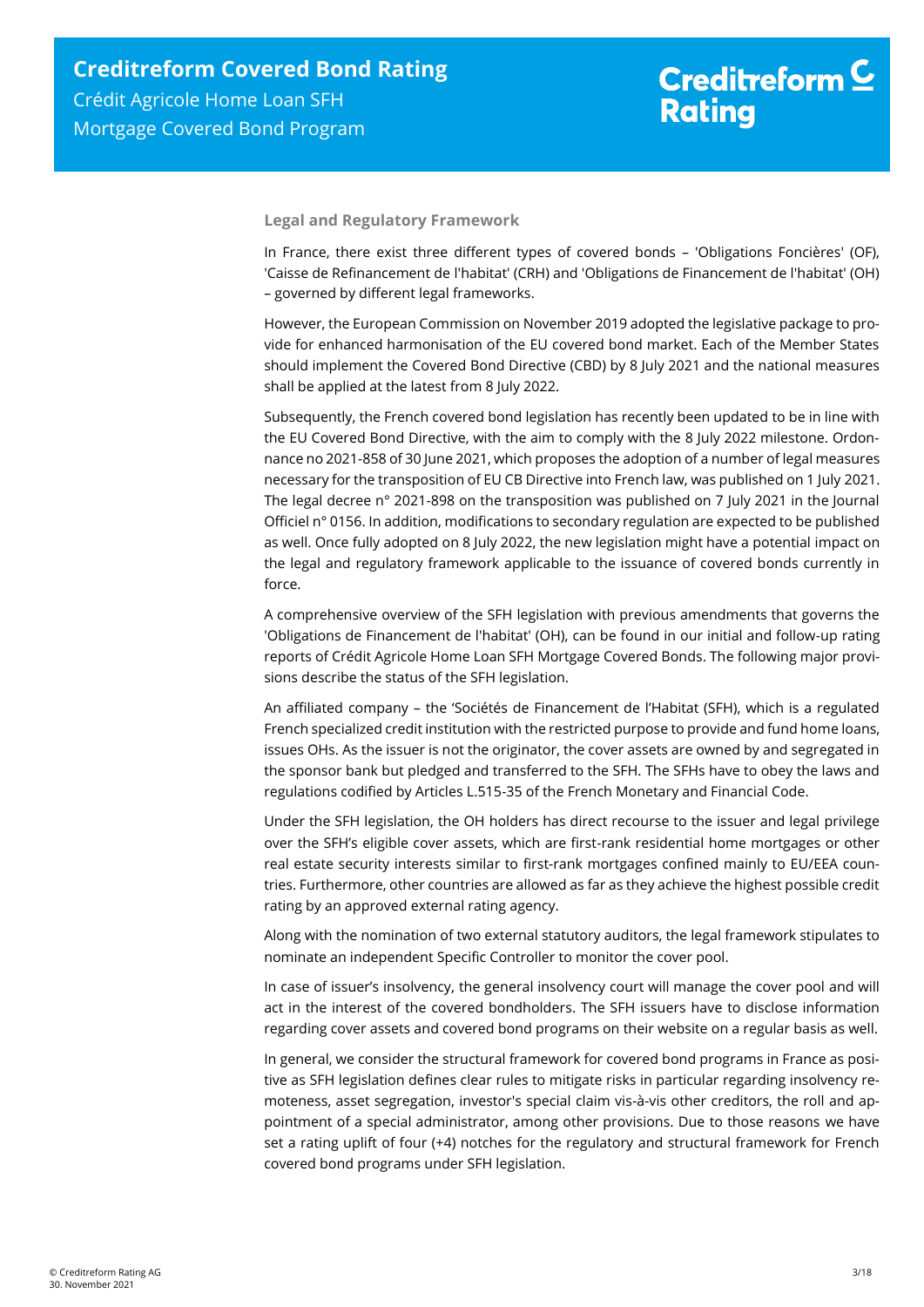## <span id="page-3-0"></span>**Liquidity- and Refinancing Risk**

With respect to OHs, it is compulsory for the covered bond issuers to maintain a nominal overcollateralization (OC) of 5% at all times, while the coverage calculations have to be done on a monthly basis. Furthermore, the Issuer is also required to maintain a liquidity buffer to cover, for the next 180 days, all debt service outflows (interest and principal) and derivative transactions.

The underlying cover pool is also subjected to an asset-coverage test in order to ensure sufficient OC level and cash flow adequacy. SFH must manage and hedge interest rate risks, currency risks, and liquidity and maturity mismatches between assets and liabilities.

In the event of the issuer's insolvency, the special administrator (i.e. general insolvency court) can sell assets of the cover pool or use them as a guarantee for liquidity operations if liquidity shortfalls are foreseeable.

In general, the SFH legislation and the stipulated risk management processes for liquidity risks constitute a comparatively strict framework by which they can be effectively reduced. Refinancing risks, however, may not be structurally reduced under the hard bullet repayment structure, which can only be cushioned by sufficiently high overcollateralization or by other liquid funds. It is worth to mention that, several SFH programs count with more flexible repayment structures (e.g. soft-bullet structures). Overall, we assess the legal provisions on liquidity management for French Covered Bond programs under SFH legislation as positive and set a rating uplift of one (+1) notch.

## <span id="page-3-1"></span>**ESG Criteria**

CRA generally takes ESG-relevant factors (environmental, social and governance) into account when assessing Covered Bond ratings. Overall, ESG factors have a significant impact on the current rating of this Covered Bond program. CRA identifies governance factors, in particular, to have a highly significant impact on Covered Bond ratings. Since Covered Bonds are subject to strict legal requirements, regulatory risk plays an important role in assessing the credit rating.

The SFH legislation defines clear rules to mitigate risks in particular regarding insolvency remoteness, asset segregation, investor's special claim vis-à-vis other creditors, the roll and appointment of a special administrator, among other provisions. Additionally, Risk management and internal controls as well as the macroeconomic factors such as hedging strategies, interest rates and yield curve are considered to have a highly significant impact on the assessment of the credit rating. Other individual factors with a potential key rating influence were not identified, and therefore did not affect the final rating.

## <span id="page-3-2"></span>**Credit and Portfolio Risk**

#### **Cover pool analysis**

The analysis of the cover pool is based on public information which has been made available by the Issuer, in particular the Harmonised Transparency Template ("HTT") as per regulatory requirements. This information was sufficient according to CRA´s rating methodology "Covered Bond Ratings".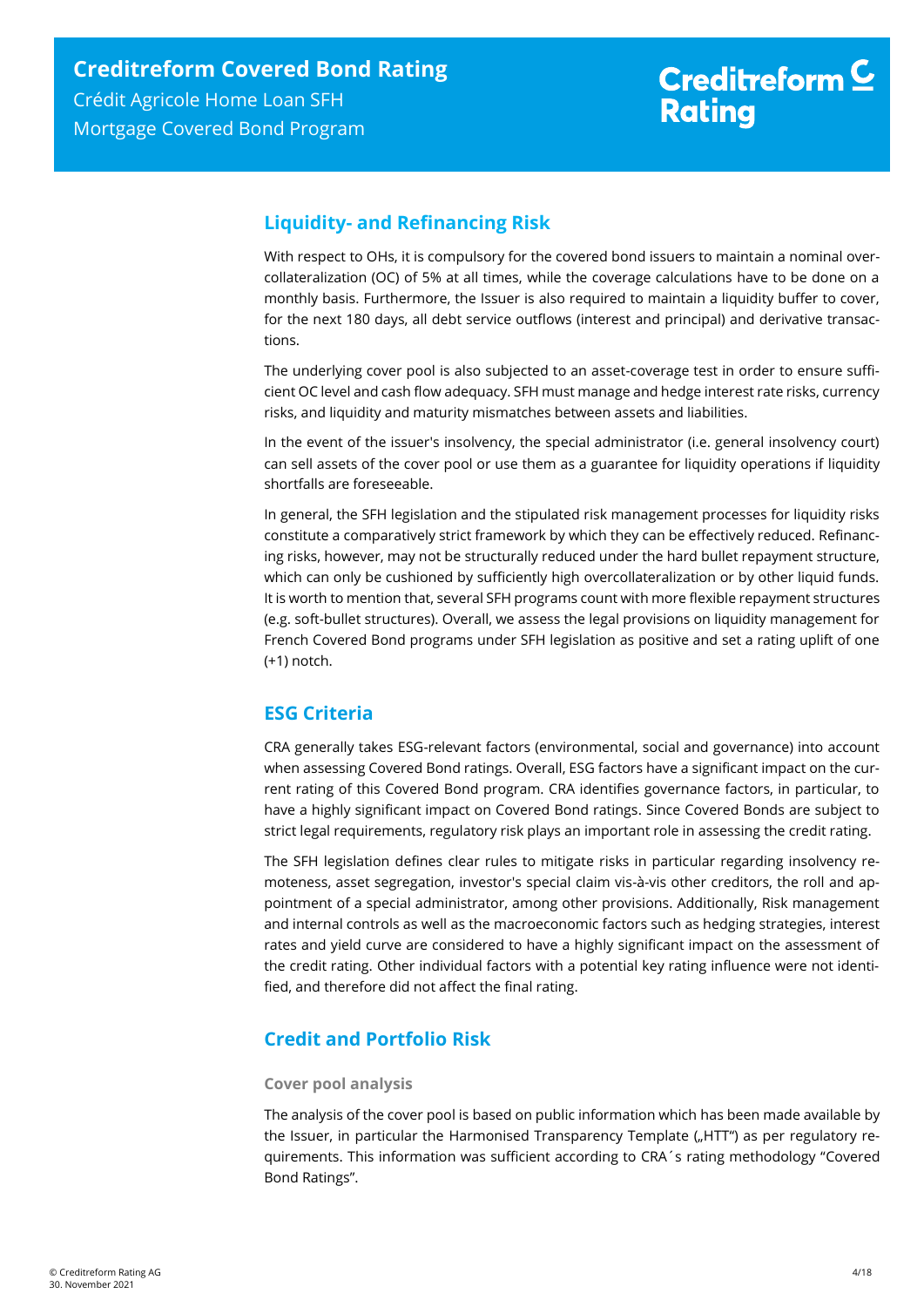At the cut-off-date 30.09.2021, the pool of cover assets consisted of 724,735 debt receivables, of which 100.00% are domiciled in France. The total cover pool volume amounted to EUR 47,892.62 m in residential (100.00%), commercial (0.00%) and others (0.00%) loans.

The residential cover pool consists of 724,735 mortgage loans having an unindexed weighted average LTV of 61.19%. The cover pool does not contain any non-residential mortgage loans. The ten largest debtors of the portfolio total to 0.02%. [Table 2](#page-4-0) displays additional characteristics of the cover pool:

<span id="page-4-0"></span>Table 2: Cover pool characteristics | Source: Crédit Agricole SFH

| <b>Characteristics</b>            | <b>Value</b>  |
|-----------------------------------|---------------|
| Cover assets                      | EUR 47,893 m. |
| Covered bonds outstanding         | EUR 32,347 m. |
| Substitute assets                 | EUR 550.76 m. |
| Cover pool composition            |               |
| <b>Mortgages</b>                  | 98.85%        |
| Substitute assets                 | 1.15%         |
| Other / Derivative                | 0.00%         |
| Number of debtors                 | <b>NR</b>     |
| Mortgages Composition             |               |
| Residential                       | 100.00%       |
| Commercial                        | 0.00%         |
| Other                             | 0.00%         |
| Average asset value (Residential) | EUR 65.32 k.  |
| Average asset value (Commercial)  | Not relevant  |
| Non-performing loans              | 0.0%          |
| 10 biggest debtors                | 0.02%         |
| WA seasoning                      | 92.19 Months  |
| WA maturity cover pool (WAL)      | 5.21 Years    |
| WA maturity covered bonds (WAL)   | 5.64 Years    |

We have listed an extended view of the composition of the cover pool in the appendix section "Cover pool details". The following chart displays the maturity profile of the cover assets at the cut-off date 30.09.2021 (see [figure 2\)](#page-4-1):

<span id="page-4-1"></span>Figure 2: Distribution by remaining time to maturity I Source: Crédit Agricole SFH

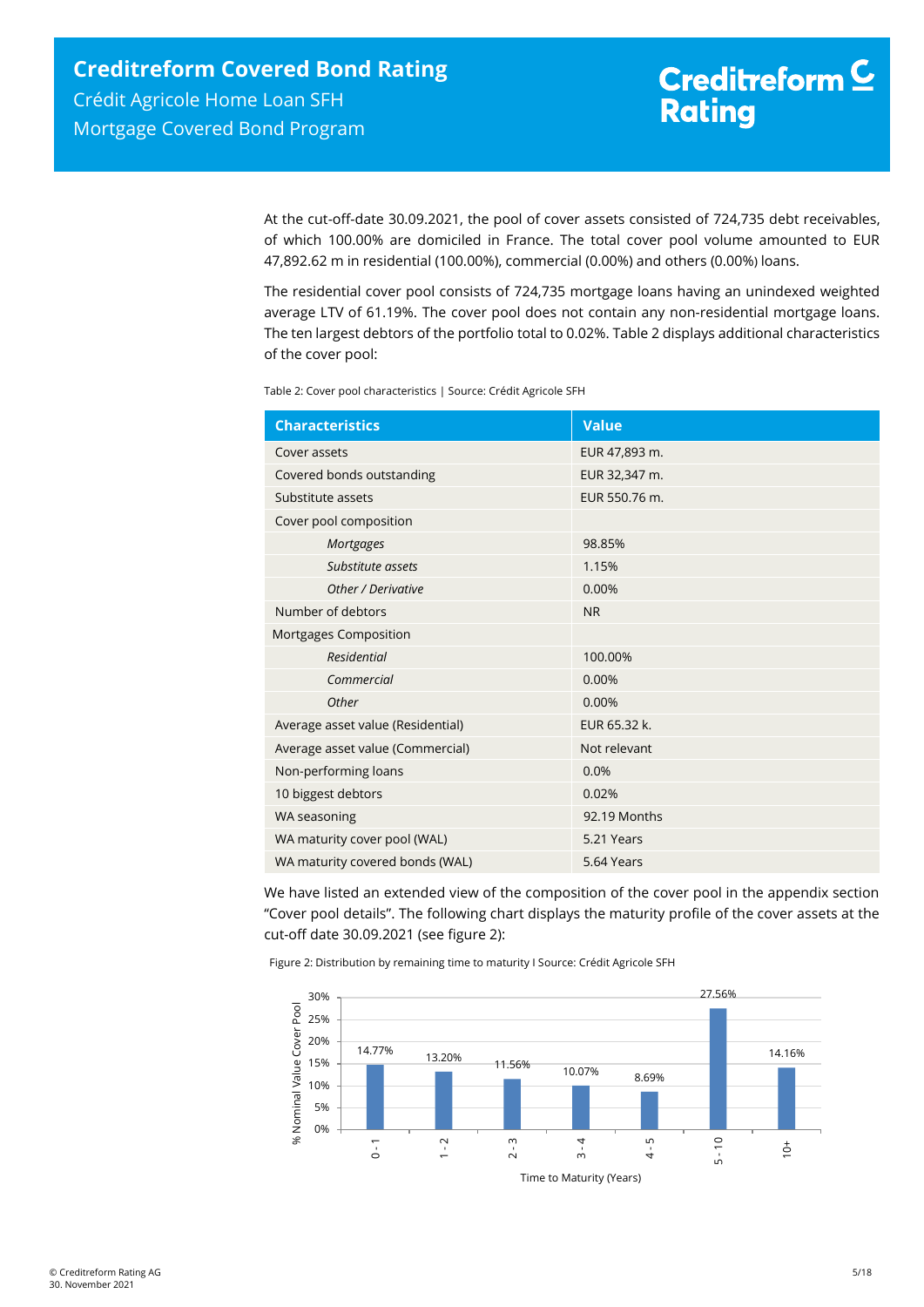# <span id="page-5-1"></span>Creditreform<sup>C</sup> **Rating**

Time to Maturity (Months)

#### **Maturity profile**

The following charts present the cash flow profile of the Issuer (see [figure 3](#page-5-0) an[d figure 4\)](#page-5-1):



<span id="page-5-0"></span>Figure 3: Cover asset congruence | Source: Crédit Agricole Figure 4: Amortization profile | Source: Crédit Agricole SFH SFH

During its cash flow modelling, CRA has taken into consideration the maturity structure of cover assets and liabilities. This structure was an integral part of the cash flow analysis.

#### **Interest rate and currency risk**

The legal framework provides for weekly stress tests to be conducted on interest rate- and currency risks. Therefore, interest rate risk could be mitigated by the 5% OC requirement. Currency risk, on the other hand, is also limited for this program as 100.00% of the cover pool assets and 100.00% of the cover bonds are denominated mainly in euros after swaps. Nevertheless, we have applied interest rate stresses on the cash flows for each rating level according to our methodology.

Table 3: Program distribution by currency before swaps | Source: Crédit Agricole SFH

| <b>Currency</b> | <b>Volume</b>       | $\vert$ Share (%) |  |  |
|-----------------|---------------------|-------------------|--|--|
| Cover Pool      |                     |                   |  |  |
| <b>EUR</b>      | 47,893 m.           | 100.00%           |  |  |
| Covered Bonds   |                     |                   |  |  |
| <b>EUR</b>      | 30,966 m.           | 95.73%            |  |  |
| <b>CHF</b>      | $1,381 \text{ m}$ . | 4.27%             |  |  |

Figure 5 shows the types of interest rate used in this program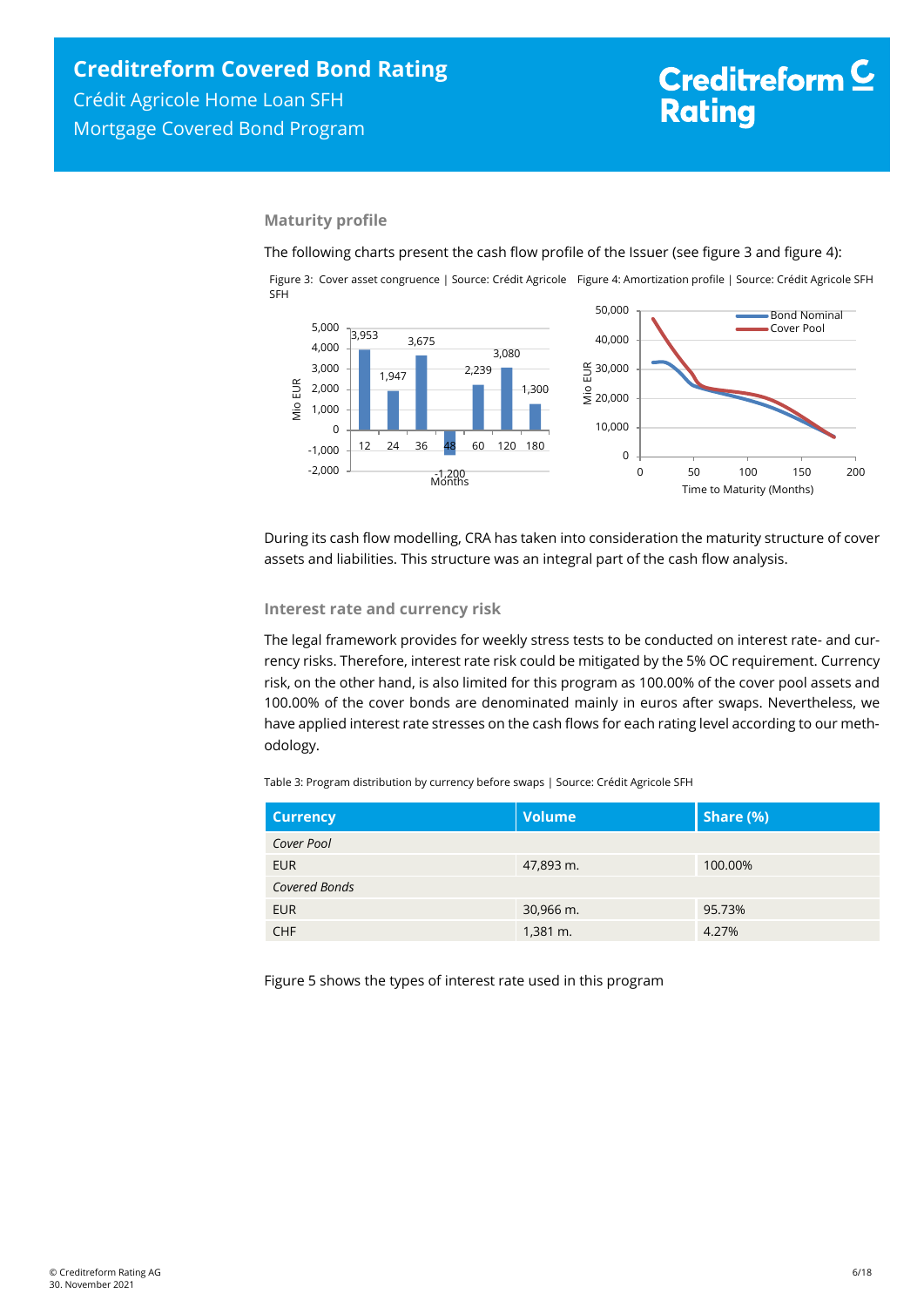

Figure 5: Type of interest rate | Source: Crédit Agricole SFH

#### **Credit Risk**

The credit risk assessment for Mortgage Covered Bond have been determined in accordance with CRA rating methodology for Covered Bonds by means of historical data and particular parameters from the Covered Bonds.

Due to the high granularity of mortgage pools we have characterized these portfolios as big enough and with a homogeneous composition i.e. ("Large Homogeneous Portfolio", LHP). Furthermore, under that premise we have assumed that it is possible to derive a loss distribution. CRA has used the issuer's historical NPL ratios to derivate a conservative default rate proxy for the approximation through the LHP distribution. For the Crédit Agricole SFH it has been assumed an expected default rate of 0,61% for the LHP. Furthermore, CRA has considered a 15,00% correlation to define the LHP distribution. [Table 4](#page-6-0) disclosed the expected default rate for each relevant rating level.

In order to derive recovery and loss-severity base case assumption, CRA has used historical data from mortgage price indexes. To determine loan-level recovery assumptions the resulting stressed recoveries assumptions were compared with the portfolio's existing loan-to-value ratios (LTVs).

Based on the default rates and taking into account the recovery assumptions, the following loss assumptions were determined for the current cover pool (se[e Table 4\)](#page-6-0)

| <b>Rating</b> | <b>Default Rate (%)</b> | <b>Recoveries (%)</b> | <b>Expected Loss (%)</b> |
|---------------|-------------------------|-----------------------|--------------------------|
| <b>AAA</b>    | 31.84%                  | 53.54%                | 14.79%                   |
| $AA+$         | 29.52%                  | 55.89%                | 13.02%                   |
| AA            | 25.07%                  | 61.49%                | 9.65%                    |
| $AA-$         | 21.82%                  | 65.69%                | 7.49%                    |
| $A+$          | 20.45%                  | 67.29%                | 6.69%                    |
| A             | 20.44%                  | 67.30%                | 6.68%                    |
| A-            | 19.68%                  | 68.23%                | 6.25%                    |

<span id="page-6-0"></span>Table 4: Cover Pool Base case assumptions | Source: CRA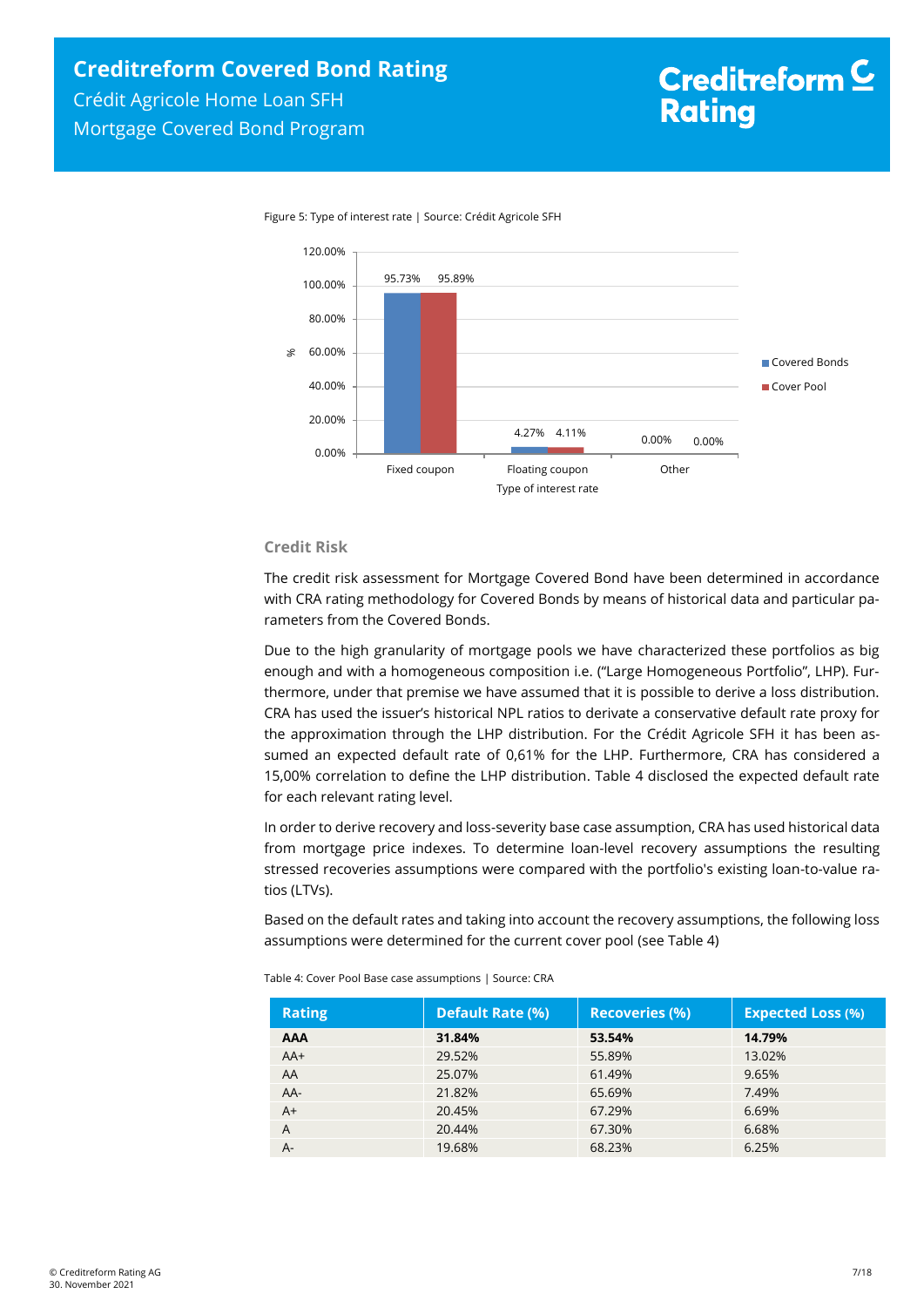# Creditreform<sup>C</sup> **Rating**

## <span id="page-7-0"></span>**Cash-Flow Analysis**

#### **Model Assumptions**

Based on public information and using the base case loss assumptions, we implement a scenario-based cash flow model. This model aims to test the ability of the structure to service all covered bonds according to their payment profile in diverse stress scenarios. The CRA cash flow analysis assumes that the Issuer has defaulted, i.e. all obligations will be met using cash flows from the cover pool assets only. We also assume that no additional assets will be added to the cover pool during the wind-down phase.

The cash-flow analysis considers, among other factors, asset value haircuts ("asset-sale discount"), and the possible positive yield spread between covered assets and covered bonds ("yield spreads"). To derive the asset-sale discount, CRA assumes, based on secondary market data, a rating level haircut on the asset value. Furthermore, CRA, using available public information (i.e. issuer's annual accounts), has derived estimations for yield spreads. However, historical net interest margins of Crédit Agricole resulted in negative yields for some rating levels due to high variances. Therefore, the negative yield spreads have been floored to zero in our cash flow analysis (se[e table 5\)](#page-7-1):

<span id="page-7-1"></span>

| Table 5: Cash-Flow Model assumptions   Source: CRA |
|----------------------------------------------------|
|----------------------------------------------------|

| <b>Rating level</b> | <b>Asset-Sale Discount</b> | <b>Yield Spread</b> |
|---------------------|----------------------------|---------------------|
| AAA                 | 71.71%                     | 0.00%               |
| $AA+$               | 66.09%                     | 0.00%               |
| AA                  | 62.48%                     | 0.00%               |
| $AA-$               | 59.03%                     | 0.00%               |
| $A+$                | 56.38%                     | 0.00%               |
| $\overline{A}$      | 54.21%                     | 0.00%               |
| A-                  | 51.37%                     | 0.00%               |

#### **Rating Scenarios**

In our cash flow model rating scenarios have been tested considering several central input parameters, such as:

- **•** Portfolio composition (diversification, concentration, granularity)
- Probability of default of cover assets
- Correlations of cover assets and systematic risk factors
- Recoveries
- Maturity profile of covered bonds and cover assets (ALM)

Within an AAA rating scenario, the cash flow model showed that obligations can be paid fully and in a timely manner. Overall, the cash flow analysis revealed that the portfolio, given all used information as of 30.09.2021, may ensure the repayment of bonds' nominal capital notwithstanding the occurrence of the presented stressed scenarios.

#### **Overcollateralization Break-Even Analysis**

CRA also performed a break-even OC analysis taking into considerations the following drivers: ALM, Loss level, Interest rate spreads, foreign currency mismatches and Recoveries. Performing the break-even OC analysis, we took rating-level specific stressed outcomes into account. Based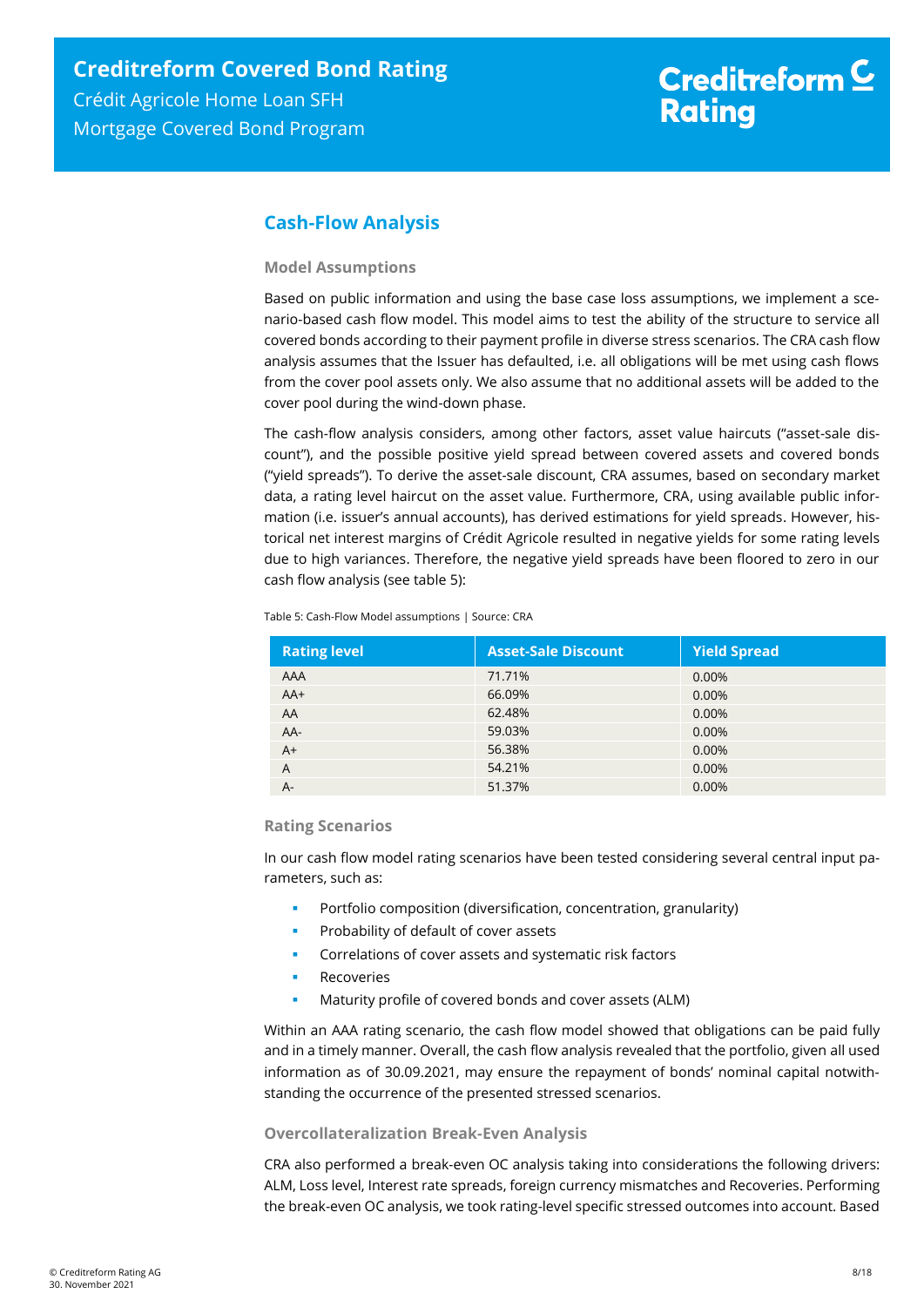on these analyses, the maximum OC required for each relevant rating level during the whole period has been presented in [table 6.](#page-8-0)

<span id="page-8-0"></span>Table 6: Breakeven Analysis | Source: CRA

| <b>Rating Level</b> | <b>Break-Even OC</b> |
|---------------------|----------------------|
| <b>AAA</b>          | 22.36%               |
| $AA+$               | 19.86%               |
| AA                  | 15.36%               |
| $AA-$               | 12.63%               |
| $A^+$               | 11.66%               |
| $\overline{A}$      | 11.65%               |
| $A -$               | 11.13%               |

#### **Sensitivity Analysis**

CRA also evaluates the sensitivity of the structure and program with respect to important input parameters. In particular, the following factors have been varied:

- Credit quality of cover assets
- Recoveries

The following table presents the rating impact of a decline in recoveries and an increase in the credit risk of single debtors. Starting from the best-case, which is represented by our base case assumptions, the analysis reveals the sensitivity of the rating with respect to recovery rates and credit risk. The worst-case scenario, in which we reduce recoveries by 50% and increase credit risk by 50%, the impact can be seen by a reduction in the implied rating by 2 notches to AA (see [Table 7\)](#page-8-1):

<span id="page-8-1"></span>Table 7: Covered Bond Program Sensitivity: Credit Quality und Recovery Rates | Source: CRA

| Recovery<br><b>Defaults</b> | <b>Base Case</b> | $-25%$     | $-50%$ |
|-----------------------------|------------------|------------|--------|
| <b>Base Case</b>            | <b>AAA</b>       | AAA        | AAA    |
| $+25%$                      | AAA              | AAA        | $AA+$  |
| $+50%$                      | AAA              | <b>AAA</b> | AA     |

In general, based on the presented cash flow analysis results, the rating of the cover pool within our covered bond program rating has been set at AAA. This ensures a possible uplift of three (+3) notches, however, the secondary rating uplift was set at 0 (zero) notch as the maximum attainable rating of AAA for this program has already been achieved.

It is worth mentioning that, the ongoing Covid-19 crisis could have a potential impact on the cover pool. It remains to be seen how serious the effects of the lockdown, among other things, will be. Should there be any changes to the cover pool and the issuer rating in the future, we will include them during our monitoring process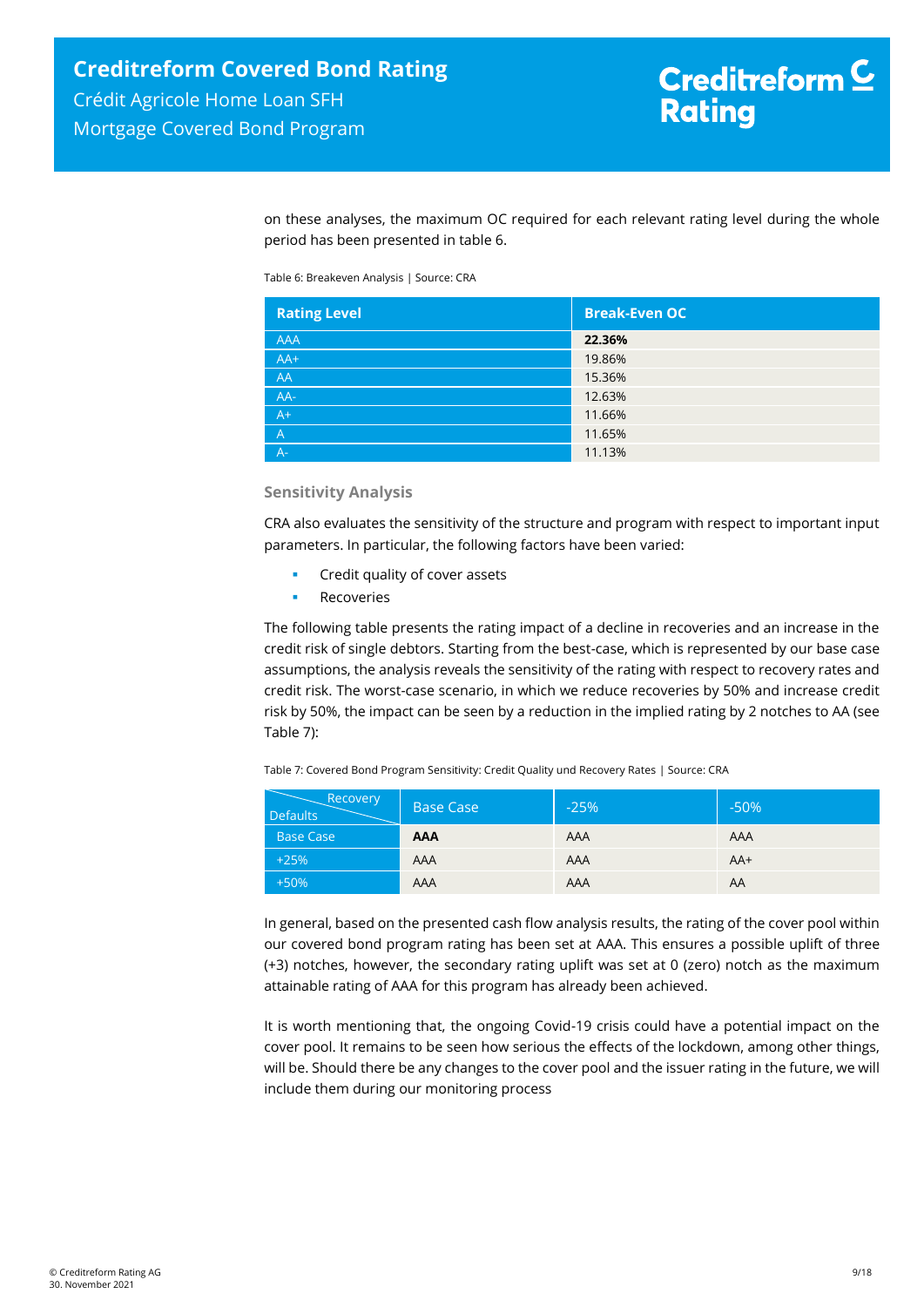# Creditreform<sup>C</sup> **Rating**

## <span id="page-9-0"></span>**Counterparty Risk**

#### **Derivatives**

This covered bond program uses intra-group cross-currency swaps to hedge open foreign currency positions.

#### **Commingling**

In the event of issuer's bankruptcy, in order to avoid commingling of funds, the SFH legislation stipulates that the cover assets should be isolated from the general bankruptcy estate (insolvency-free assets) and a special cover pool administrator will be appointed to manage the cover pool. Under that mandate the cover pool administrator will have first priority on the up-coming cash flows from the cover pool assets, which in turn should be used to cover interest and principal payments of the covered bond holders in event of the Issuer's insolvency.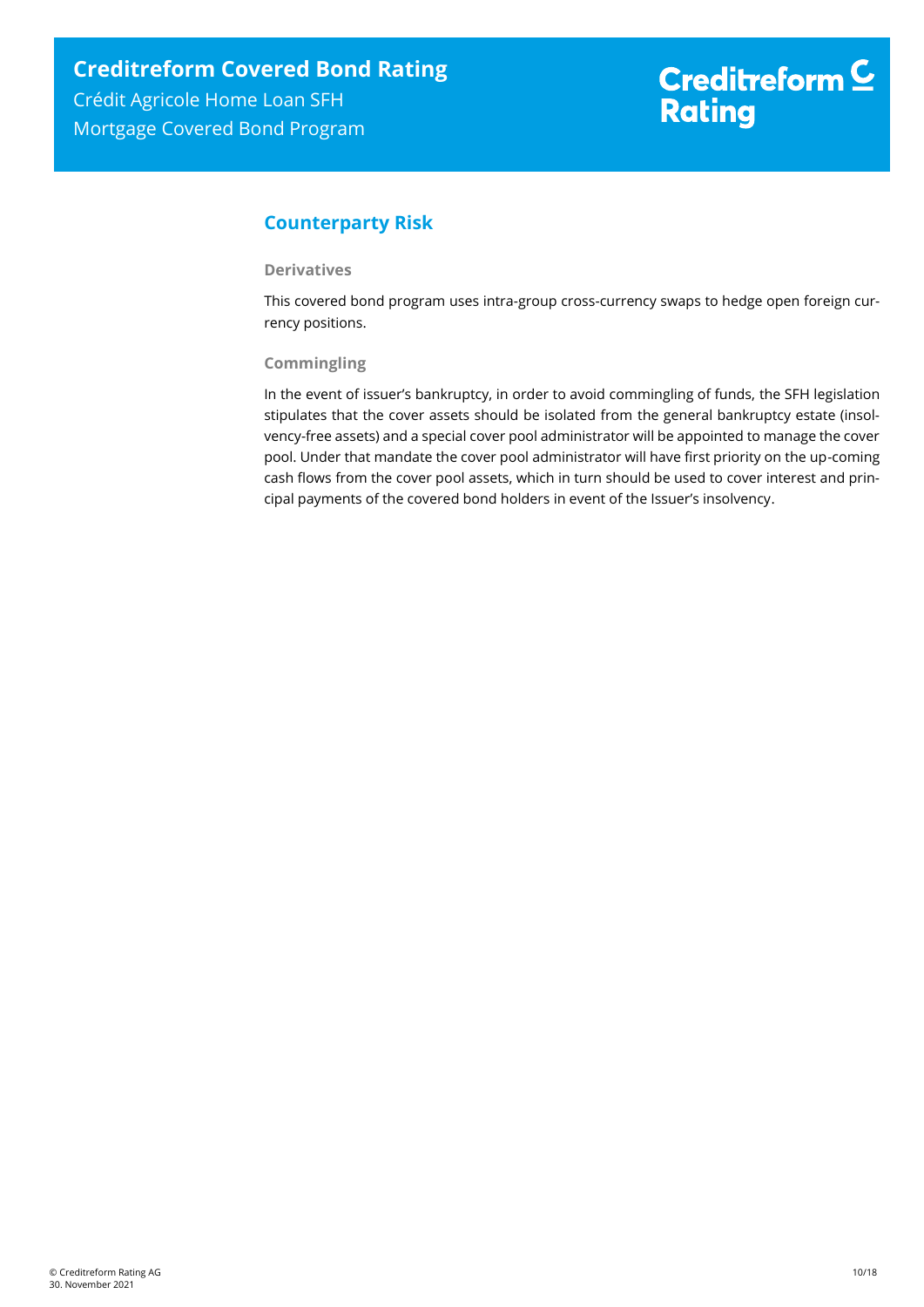## <span id="page-10-0"></span>**Appendix**

#### **Rating History**

| <b>Event</b>          | <b>Rating Date</b> | <b>Publication Date</b> | <b>Result</b>       |
|-----------------------|--------------------|-------------------------|---------------------|
| <b>Initial Rating</b> | 23.01.2019         | 30.01.2019              | AAA/ stable         |
| <b>Rating Update</b>  | 03.12.2019         | 06.12.2019              | AAA/ stable         |
| Monitoring            | 24.03.2020         | 28.03.2020              | AAA/ watch negative |
| <b>Rating Update</b>  | 25.11.2020         | 01.12.2020              | AAA/ stable         |
| Monitoring            | 05.07.2021         | 06.07.2021              | AAA/ watch          |
| <b>Rating Update</b>  | 30.11.2021         | 06.12.2021              | AAA/ stable         |

#### **Details Cover Pool**

Table 8: Characteristics of Cover Pool | Source: Crédit Agricole SFH

| <b>Characteristics</b>                       | <b>Value</b>  |
|----------------------------------------------|---------------|
| Cover Pool Volume                            | EUR 47,893 m. |
| <b>Covered Bonds Outstanding</b>             | EUR 32,347 m. |
| <b>Substitute Assets</b>                     | EUR 551 m.    |
| <b>Share Derivatives</b>                     | 0.00%         |
| Share Other                                  | 100.00%       |
| Substitute Assets breakdown by asset type    |               |
| Cash                                         | 0.00%         |
| Guaranteed by Supranational/Sovereign agency | 0.00%         |
| Central bank                                 | 0.00%         |
| Credit institutions                          | 100.00%       |
| Other                                        | 0.00%         |
| Substitute Assets breakdown by country       |               |
| Issuer country                               | 100.00%       |
| Eurozone                                     | 0.00%         |
| Rest European Union                          | 0.00%         |
| European Economic Area                       | 0.00%         |
| Switzerland                                  | 0.00%         |
| Australia                                    | 0.00%         |
| <b>Brazil</b>                                | 0.00%         |
| Canada                                       | 0.00%         |
| Japan                                        | 0.00%         |
| Korea                                        | 0.00%         |
| New Zealand                                  | 0.00%         |
| Singapore                                    | 0.00%         |
| US                                           | 0.00%         |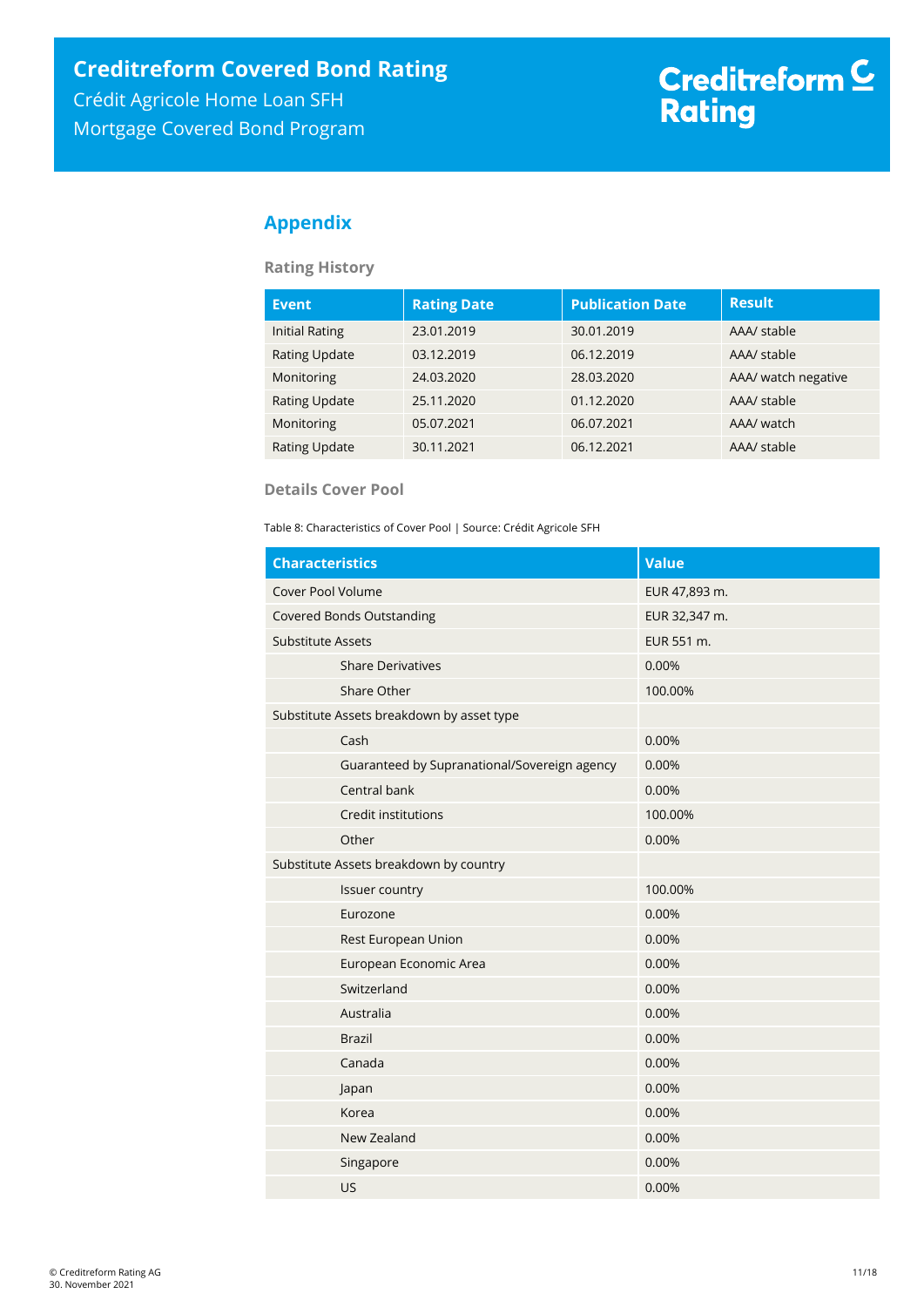# **Creditreform Covered Bond Rating**

Crédit Agricole Home Loan SFH Mortgage Covered Bond Program

# Creditreform <mark>C</mark><br>Rating

| Other                             | 0.00%        |
|-----------------------------------|--------------|
| Cover Pool Composition            |              |
| Mortgages                         | 98.85%       |
| <b>Total Substitute Assets</b>    | 1.15%        |
| Other / Derivatives               | 0.00%        |
| Number of Debtors                 | <b>NR</b>    |
| Distribution by property use      |              |
| Residential                       | 100%         |
| Commercial                        | 0.00%        |
| Other                             | 0.00%        |
| Distribution by Residential type  |              |
| Occupied (main home)              | 81.44%       |
| Second home                       | 3.08%        |
| Non-owner occupied                | 15.48%       |
| Agricultural                      | 0.00%        |
| Multi family                      | 0.00%        |
| Other                             | 0.00%        |
| Distribution by Commercial type   |              |
| Retail                            | Not relevant |
| Office                            | Not relevant |
| Hotel                             | Not relevant |
| Shopping center                   | Not relevant |
| Industry                          | Not relevant |
| Land                              | Not relevant |
| Other                             | Not relevant |
| Average asset value (Residential) | EUR 65.32 k. |
| Average asset value (Commercial)  | Not relevant |
| Share Non-Performing Loans        | 0.00%        |
| Share of 10 biggest debtors       | 0.02%        |
| WA Maturity (months)              | 165.76       |
| WAL (months)                      | 62.53        |
| Distribution by Country (%)       |              |
| France                            | 100          |
| Distribution by Region (%)        |              |
| Auvergne-Rhône-Alpes              | 15.31        |
| Bourgogne-Franche-Comté           | 3.67         |
| Bretagne                          | 4.69         |
| Centre-Val de Loire               | 3.81         |
| Corse                             | 0.62         |
| DOM-TOM                           | 1.45         |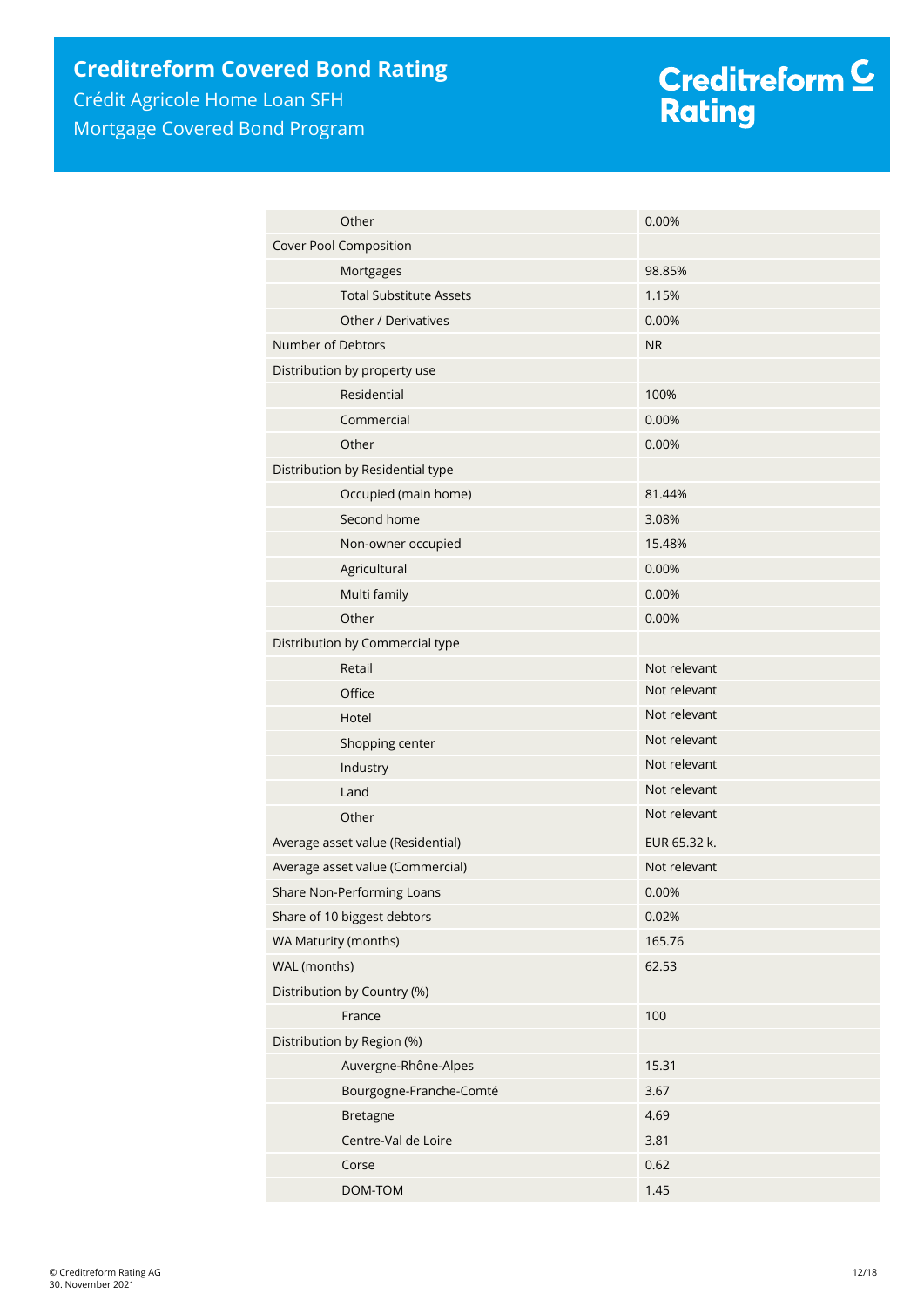# Crédit Agricole Home Loan SFH Mortgage Covered Bond Program

# Creditreform<sup>C</sup> **Rating**

| Grand Est                  | 5.35  |
|----------------------------|-------|
| Hauts-de-France            | 8.48  |
| Île-de-France              | 20.06 |
| Normandie                  | 4.05  |
| Nouvelle-Aquitaine         | 8.81  |
| Occitanie                  | 9.27  |
| Pays de la Loire           | 5.84  |
| Provence-Alpes-Côte d'Azur | 8.59  |

Table 9: Participant counterparties | Source: Crédit Agricole SFH

| <b>Role</b>        | <b>Name</b>                            | <b>Legal Entity Identifier</b> |
|--------------------|----------------------------------------|--------------------------------|
| <b>Issuer</b>      | Crédit Agricole Home Loan SFH          | 969500C9913Z7PKUGB44           |
| Servicer           | Crédit Agricole Regional Banks and LCL |                                |
| Sponsor            | Crédit Agricole SA                     | 969500TI5KRTCJOWXH05           |
| Cover Pool Monitor | Fides Audit                            |                                |

Table 10: Interest rate and Swap counterparties | Source: Crédit Agricole SFH

| l Name i           | Legal Entity Identifier | <b>Agreement Type</b> |
|--------------------|-------------------------|-----------------------|
| Crédit Agricole SA | 969500TJ5KRTCJQWXH05    | <b>Cross Currency</b> |

Figure 6: Arrears Distribution | Source: Crédit Agricole SFH

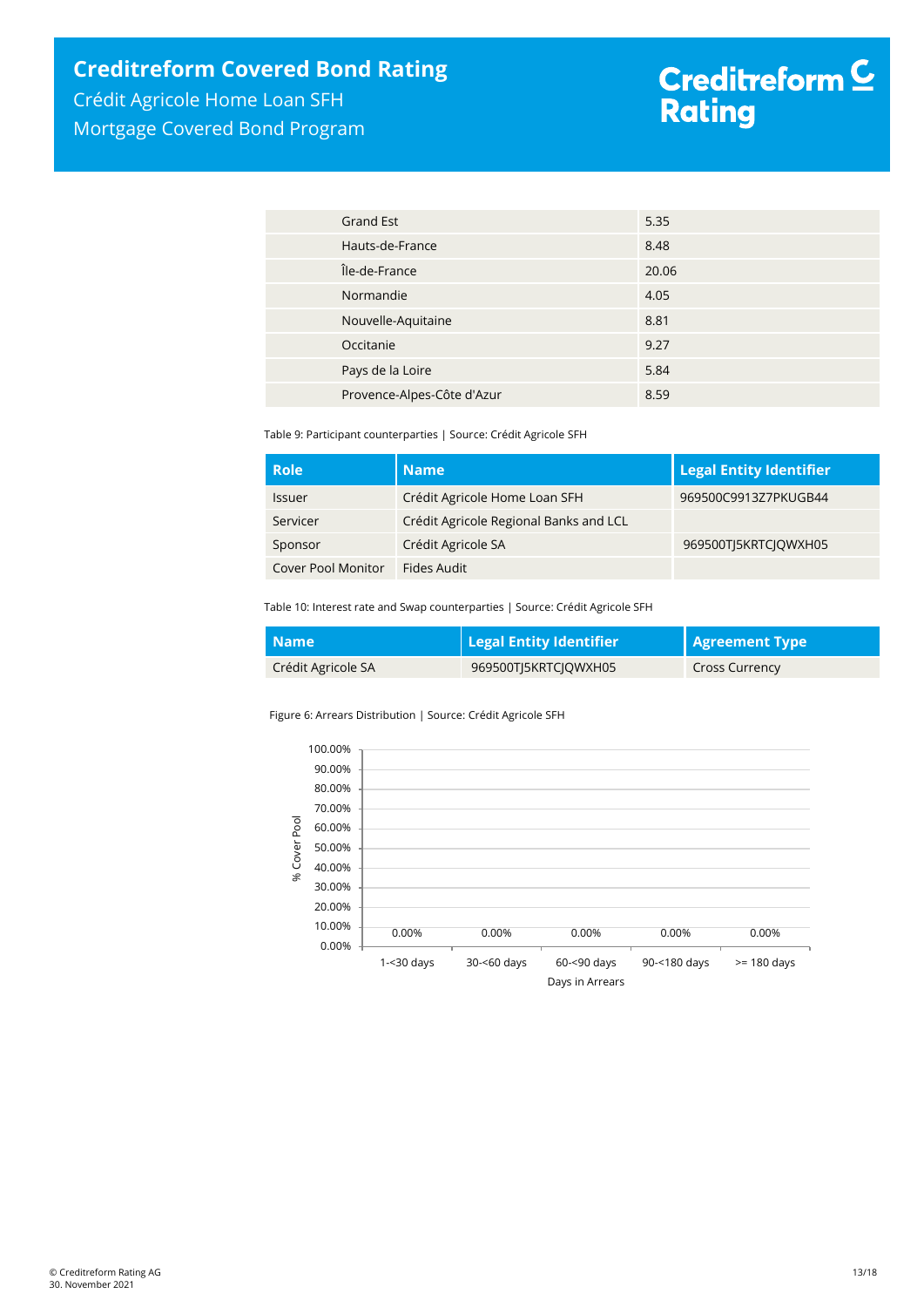# Creditreform <mark>C</mark><br>Rating

Figure 7: Program currency mismatches before swaps | Source: Crédit Agricole SFH



Figure 8: Unindexed LTV breakdown - residential pool | Source: Crédit Agricole SFH

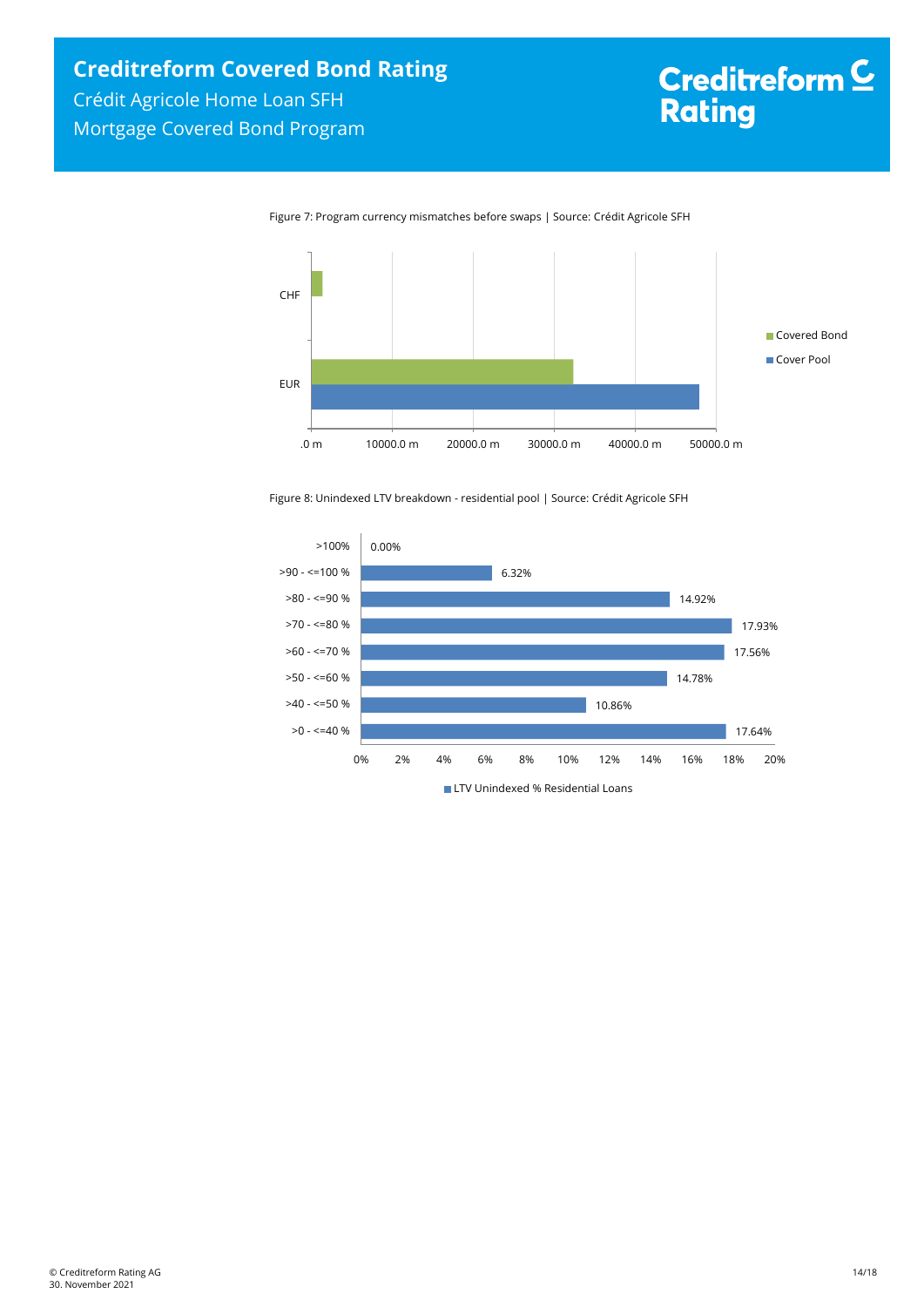#### **Key Source of Information**

#### **Documents (Date: 30.09.2021)**

#### Issuer

- Audited consolidated annual reports of Credit Agricole SA 2017-2020
- Issuer rating update report dated 12.11.2021
- Miscellaneous Investor Relations Information and Press releases
- Peergroup-Data and other data from eValueRate/CRA databank

Covered Bond and Cover Pool

- HTT Reporting from Credit Agricole Home Loan SFH as of 30.09.2021
- Base prospectus of Mortgage Covered Bond Program dated 17.02.2021
- Market data Mortgage Covered Bond Program

#### **Regulatory and Legal Disclosures**

Creditreform Rating AG was neither commissioned by the rating object nor by any other third parties for the rating. The analysis took place on a voluntary basis by Creditreform Rating AG and is to be described in the regulatory sense as an unsolicited rating. The rating was conducted on the basis of Creditreform Rating's ["Covered Bond Ratings" methodology \(v1.0, July 2017\)](https://creditreform-rating.de/en/about-us/regulatory-requirements.html?file=files/content/downloads/Externes%20Rating/Regulatorische%20Anforderungen/EN/Ratingmethodiken%20EN/Rating%20Methodology%20Covered%20Bonds.pdf) and ["Technical Documentation Portfolio Loss Distributions" \(v.1.0, July 2018\)](https://creditreform-rating.de/en/about-us/regulatory-requirements.html?file=files/content/downloads/Externes%20Rating/Regulatorische%20Anforderungen/EN/Ratingmethodiken%20EN/Technical%20Documentation%20Portfolio%20Loss%20Distributions.pdf) in conjunction with Creditreform`s basic document ["Rating Criteria and Definitions" \(v1.3, January 2018\).](https://creditreform-rating.de/en/about-us/regulatory-requirements.html?file=files/content/downloads/Externes%20Rating/Regulatorische%20Anforderungen/EN/Ratingmethodiken%20EN/CRAG%20Rating%20Criteria%20and%20Definitions.pdf) On the subject of ESG (environment, social and governance), Creditreform Rating AG has published the basic document ["The Impact of ESG Factors on Credit Ratings" \(March 2020\)](https://creditreform-rating.de/en/about-us/regulatory-requirements.html?file=files/content/downloads/Externes%20Rating/Regulatorische%20Anforderungen/EN/Ratingmethodiken%20EN/The%20Impact%20of%20ESG%20Factors%20on%20Credit%20Ratings.pdf).

| <b>Unsolicited Credit Rating</b>                       |           |
|--------------------------------------------------------|-----------|
| With Rated Entity or Related Third Party Participation | NO.       |
| With Access to Internal Documents                      | <b>NO</b> |
| With Access to Management                              | <b>NO</b> |

The rating is based on publicly available information and internal evaluation methods for the rated bank and program. The issuer's quantitative analysis is based mainly on the latest annual accounts, interim reports, other information of the bank pertaining to investor relations, and key figures calculated by CRA/eValueRate. The cover pool's quantitative analysis for the rated Covered Bond Program was based on the "Harmonised Transparency Template" (HTT) published by the Crédit Agricole SFH.

Information on the meaning of a rating category, definition of default and sensitivity analysis of relevant key rating assumptions can be found at "Creditreform Rating AG, Rating Criteria and Definitions":

#### <https://www.creditreform-rating.de/en/about-us/regulatory-requirements.html>

This rating was carried out by analysts AFM Kamruzzaman (Analyst) und Qinghang Lin (Analyst) both based in Neuss/Germany. On 30.11.2021, the rating was presented to the rating committee by the analysts and adopted in a resolution. The function of Person Approving Credit Ratings (PAC) was performed by Christian Konieczny (Senior Analyst).

On 30.11.2021, the rating result was communicated to Crédit Agricole SFH, and the preliminary rating report was made available. The Issuer and all relevant parties examined the rating re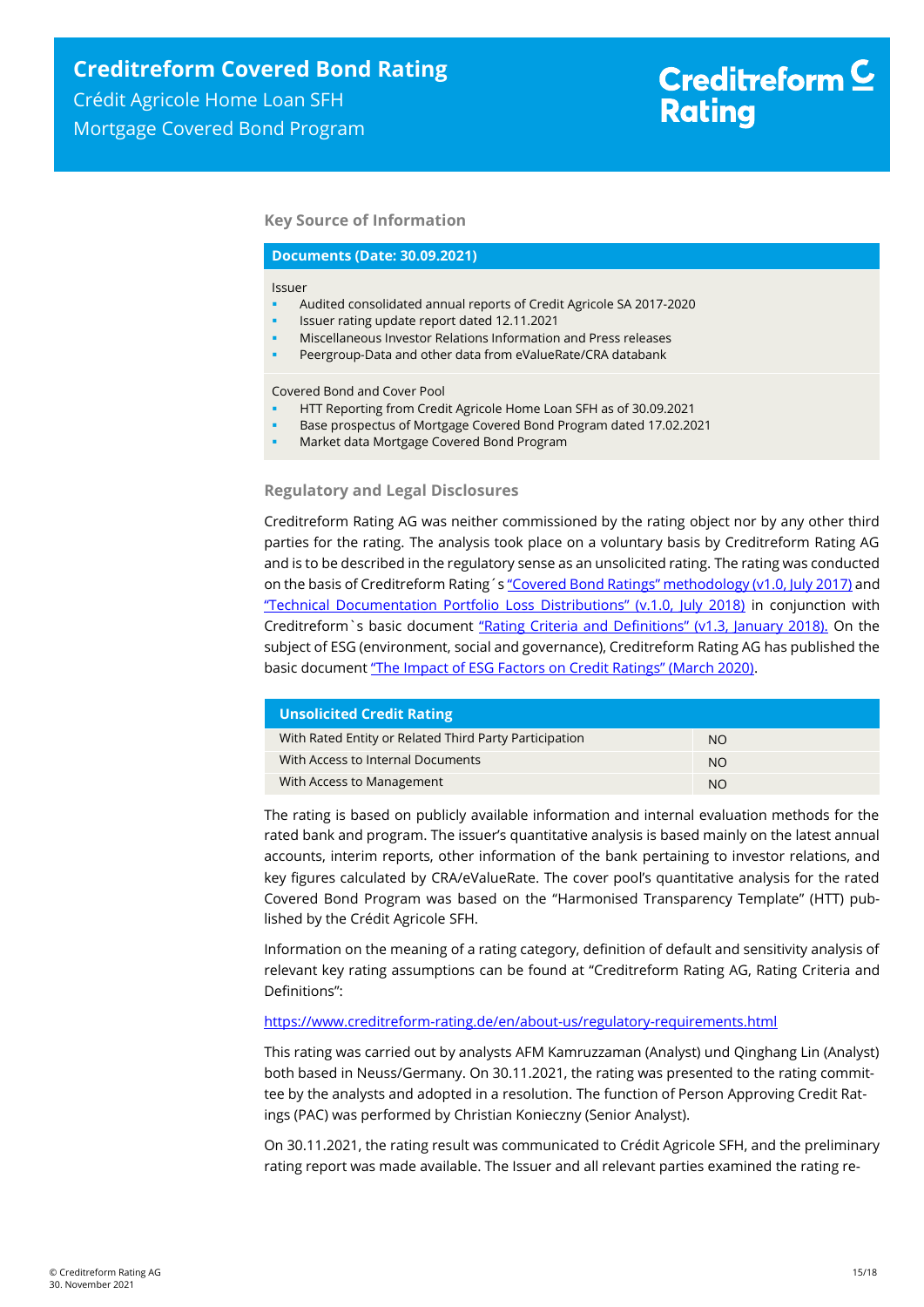port prior to publication and were given at least one full working day to appeal the rating committee decision and provide additional information. The rating decision was not amended following this examination.

The rating is subject to one-year monitoring from the creation date (see cover sheet). Within this period, the rating can be updated. After one year at the latest, a follow-up is required to maintain the validity of the rating.

In 2011 Creditreform Rating AG was registered within the European Union according to EU Regulation 1060/2009 (CRA-Regulation). Based on the registration Creditreform Rating AG (CRA) is permitted to issue credit ratings within the EU and is bound to comply with the provisions of the CRA-Regulation.

#### **Endorsement**

Creditreform Rating did not endorse the rating according Article 4 (3), CRA-Regulation.

#### **Conflict of Interests**

No conflicts of interest were identified during the rating process that might influence the analyses and judgements of the rating analysts involved or any other natural person whose services are placed at the disposal or under the control of Creditreform Rating AG and who are directly involved in credit rating activities or approving credit ratings and rating outlooks.

In the event of provision of ancillary services to the rated entity, CRA will disclose all ancillary services in the credit rating report.

#### **Rules on the Presentation of Credit Ratings and Rating Outlooks**

The approval of credit ratings and rating outlooks follows our internal policies and procedures. In line with our policy "Rating Committee," all credit ratings and rating outlooks are approved by a rating committee based on the principle of unanimity.

To prepare this credit rating, CRA has used following substantially material sources:

- 1. Transaction structure and participants
- 2. Transaction documents
- 3. Issuing documents
- 4. Other rating relevant documentation

There are no other attributes and limitations of the credit rating or rating outlook other than displayed on the CRA website. Furthermore, CRA considers satisfactory the quality and extent of information available on the rated entity. In regard to the rated entity, Creditreform Rating AG regarded available historical data as sufficient.

Between the disclosure of the credit rating to the rated entity and the public disclosure no amendments were made to the credit rating.

The rating report and/or Press release indicate the principal methodology or version of methodology that was used in determining the rating, with a reference to its comprehensive description.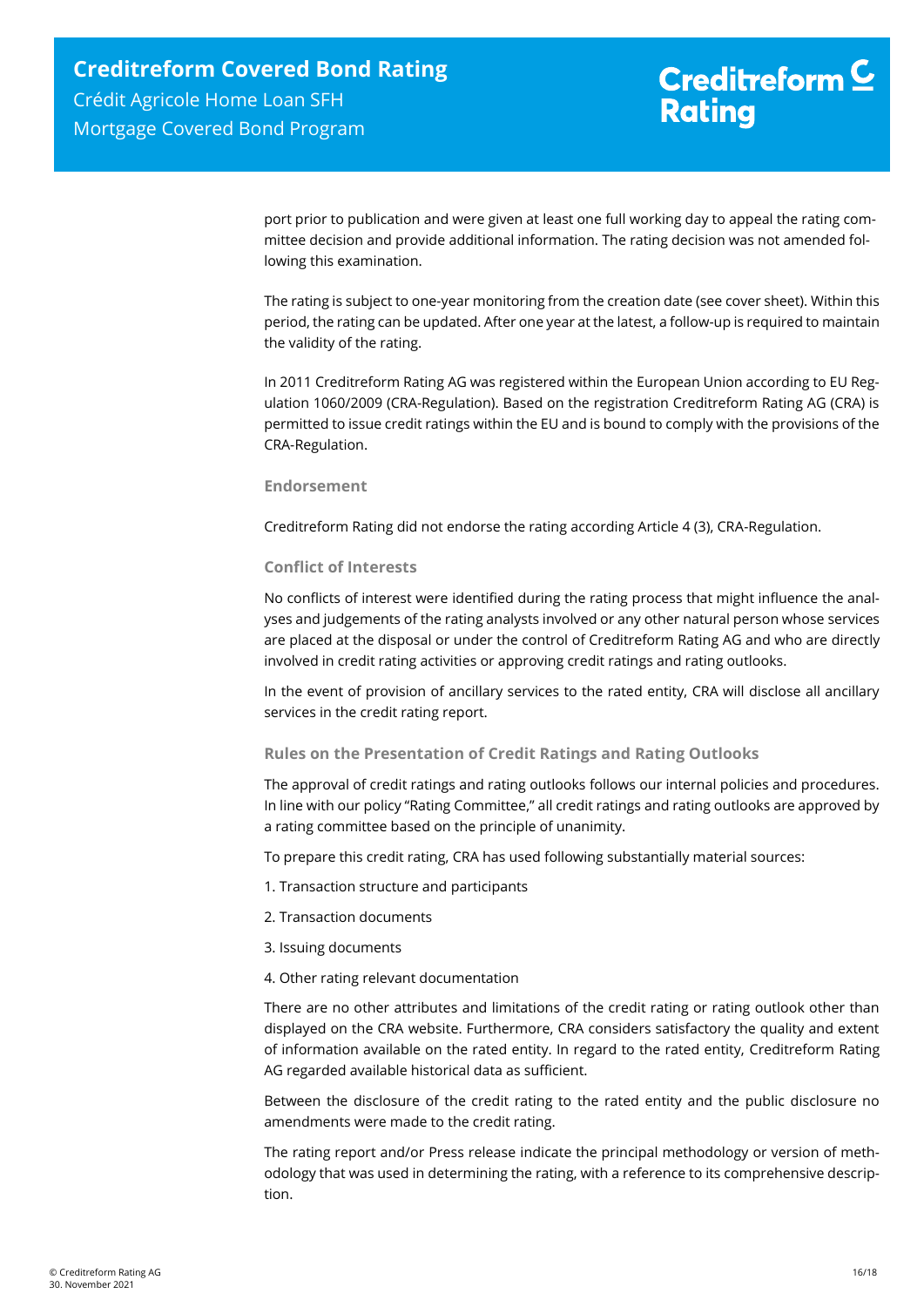In cases where the credit rating is based on more than one methodology, or where reference only to the principal methodology might cause investors to overlook other important aspects of the credit rating, including any significant adjustments and deviations, Creditreform Rating AG explains this fact in the credit rating and indicates how the different methodologies and other aspects are taken into account in the credit rating. This information is integrated in the credit rating report.

The meaning of each rating category, the definition of default or recovery, and any appropriate risk warning, including a sensitivity analysis of the relevant key rating assumptions, such as mathematical or correlation assumptions, accompanied by worst-case scenario credit ratings as well as best-case scenario credit ratings, are explained.

The date at which the credit rating was released for distribution for the first time and when it was last updated including any rating outlooks, is indicated clearly and prominently in the rating report and/or Press Release as a "Rating action"; first release is indicated as "initial rating", other updates are indicated as an "update", "upgrade or downgrade", "not rated", "confirmed", "selective default" or "default".

In the case of a rating outlook, the time horizon is provided during which a change in the credit rating is expected. This information is available within the rating report and/or Press Release.

In accordance to Article 11 (2) EU-Regulation (EC) No 1060/2009 registered or certified credit rating agency shall make available in a central repository established by ESMA information on its historical performance data, including the ratings transition frequency, and information about credit ratings issued in the past and on their changes. Requested data are available at the ESMA website: [https://cerep.esma.europa.eu/cerep-web/statistics/defaults.xhtml.](https://cerep.esma.europa.eu/cerep-web/statistics/defaults.xhtml)

An explanatory statement of the meaning of Creditreform`s default rates are available in the credit rating methodologies disclosed on the website.

#### **Disclaimer**

Any rating performed by Creditreform Rating AG is subject to the Creditreform Rating AG Code of Conduct which has been published on the web pages of Creditreform Rating AG. In this Code of Conduct, Creditreform Rating AG commits itself – systematically and with due diligence – to establish its independent and objective opinion as to the sustainability, risks and opportunities concerning the enterprise or the issue under review.

Future events are uncertain, and forecasts are necessarily based on assessments and assumptions. This rating is therefore no statement of fact, but an opinion. For this reason, Creditreform Rating AG cannot be held liable for the consequences of decisions made on the basis of any of their ratings. Neither should these ratings be construed as recommendations for investors, buyers or sellers. They should only be used by market participants (entrepreneurs, bankers, investors etc.) as one factor among others when arriving at corporate or investment decisions. Ratings are not meant to be used as substitutes for one's own research, inquiries and assessments.

We have assumed that the documents and information made available to us by the client are complete and accurate and that the copies provided to us represent the full and unchanged contents of the original documents. Creditreform Rating AG assumes no responsibility for the true and fair representation of the original information.